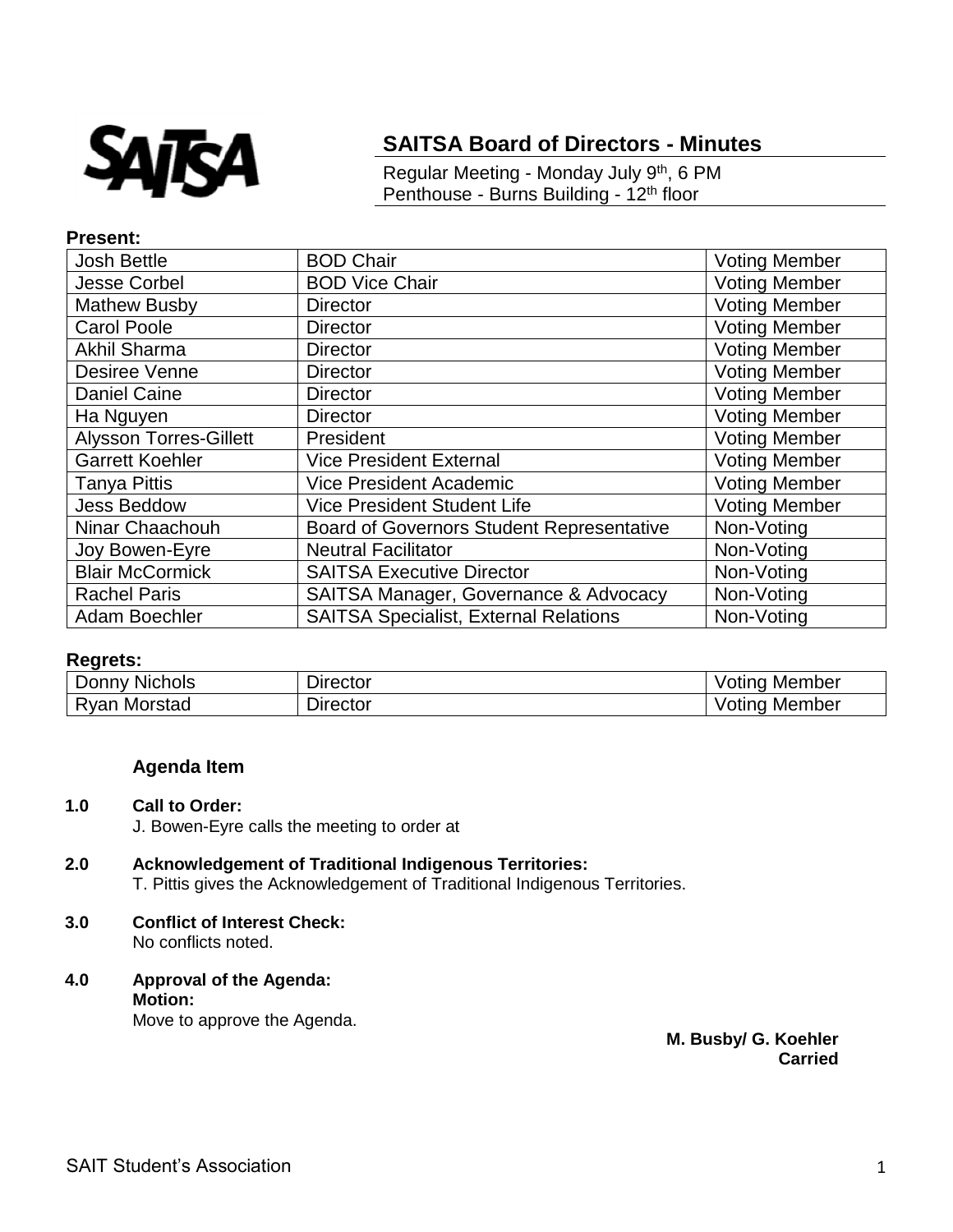### **5.0 Adoption of Minutes:**

### **5.1 Regular Meeting of the Board from June 4, 2018.**

N. Chaachouh notes a mistake in that the BOG student representative is listed as a voting member.

#### **Motion:**

Move to approve the Regular Meeting Minutes from the June 4, 2018 as amended.

**J. Beddow/ C. Poole Carried**

#### **6.0 Individual Reports:**

- **6.1 President:** Report as submitted.
- **6.2 Vice President External:** Report as submitted.
- **6.3 Vice President Academic:** Report as submitted.
- **6.4 Vice President Student Life:** Report as submitted.
- **6.5 Board of Governors Student Representative:** Report as submitted.
- **6.6 Executive Director:** Report as submitted.

### **7.0 Committee Reports:**

### **7.1 Campus Life Committee**

No report. J. Beddow updates the BOD that the committee has not met since the last BOD meeting and is looking to dissolve in the near future as the Campus Activities Board becomes operational.

#### **7.2 Finance Committee**

A. Torres-Gillett reports that they are waiting on numbers from the institution in relation to a decline in apprenticeship enrolment. This will negatively impact the SAITSA budget. The next meeting is Wednesday July 18th, 2018.

#### **7.3 Governance Committee**

A. Torres-Gillett reports that a meeting was held today prior to the BOD meeting and further discussion will occur in item 10.2.

### **A. Advocacy Committee**

G. Koehler reports that the Advocacy Committee has not met due to a busy conference schedule. The committee will meet prior to the next BOD meeting.

### **7.4 Student Expansion Advisory Committee**

B. McCormick reports that the SEAC has not met.

### **8.0 Action Items:**

### **8.1 3 PM Friday Reporting Deadline**

A. Boechler informs the BOD that all individuals met the deadline to submit their reports.

### **8.2 Advocacy Committee Goals Update**

G. Koehler reports that the committee has yet to meet. Will be meeting prior to the next BOD meeting. Asks that this action item remains on the agenda for the next regular meeting of the BOD.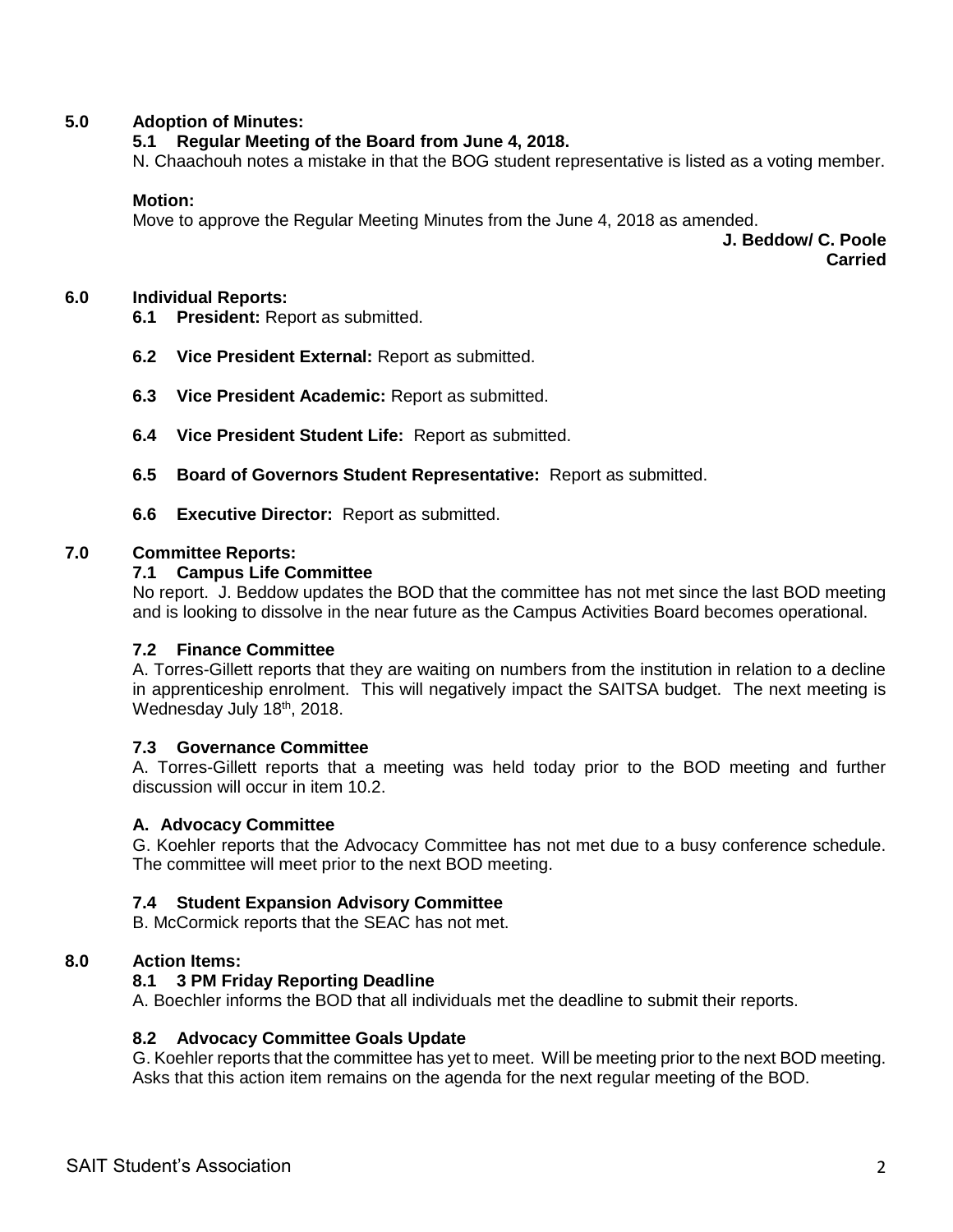**\*ACTION ITEM**: Advocacy Committee Goals update to appear on August 13, 2018 BOD Agenda.

B. McCormick announces that in line with the strategic plan that Adam Boechler has been promoted to the role of Specialist, External Relations.

#### **9.0 Business Items:**

No Business Items.

### **10.0 Information**/**Discussion:**

#### **10.1 Marketing Rebrand**

B. McCormick gives a presentation to the BOD introducing the SAITSA rebrand, leading to a lengthy discussion by BOD members.

#### **Motion:**

Move that the designers present their rebrand at the August BOD meeting.

**J. Bettle/ A. Torres-Gillett Motion Fails**

**ACTION ITEM:** To update the BOD on Marketing rebrand.

#### **10.2 Bylaw Review Update**

A. Torres-Gillett updates the BOD on the Bylaw Review Process. Meeting with the lawyer on Monday to discuss the changes if anyone would like to attend. The goal is to have a special meeting of the members on August 20 to approve the Bylaw changes. The Governance Committee is looking to meet the requirements of the Societies Act which requires the membership approve Bylaw changes rather than Board of Directors.

#### **Motion:**

Move to call a Special Meeting of the Members for August 20<sup>th</sup> at 6 PM to approve the revised Bylaws. **A. Torres-Gillett/ J. Bettle Carried**

#### **Motion:**

Move to recess for 10 minutes, returning at 7:52 PM.

**J. Bettle/ G. Koehler Carried**

#### **10.3 SAITSA HQ Donation**

**Motion:**  Moves to go in Camera.

#### **Amendment:**

Moves to amend the motion that no guests attend In Camera session.

**J. Bettle/ C. Poole**

**A. Torres-Gillett/ D. Venne Amendment fails**

### **Amendment:**

Moves to amend the motion that all guests attend In Camera session.

**D. Venne/ J. Beddow Amendment Carried**

#### **Main Motion as amended:**